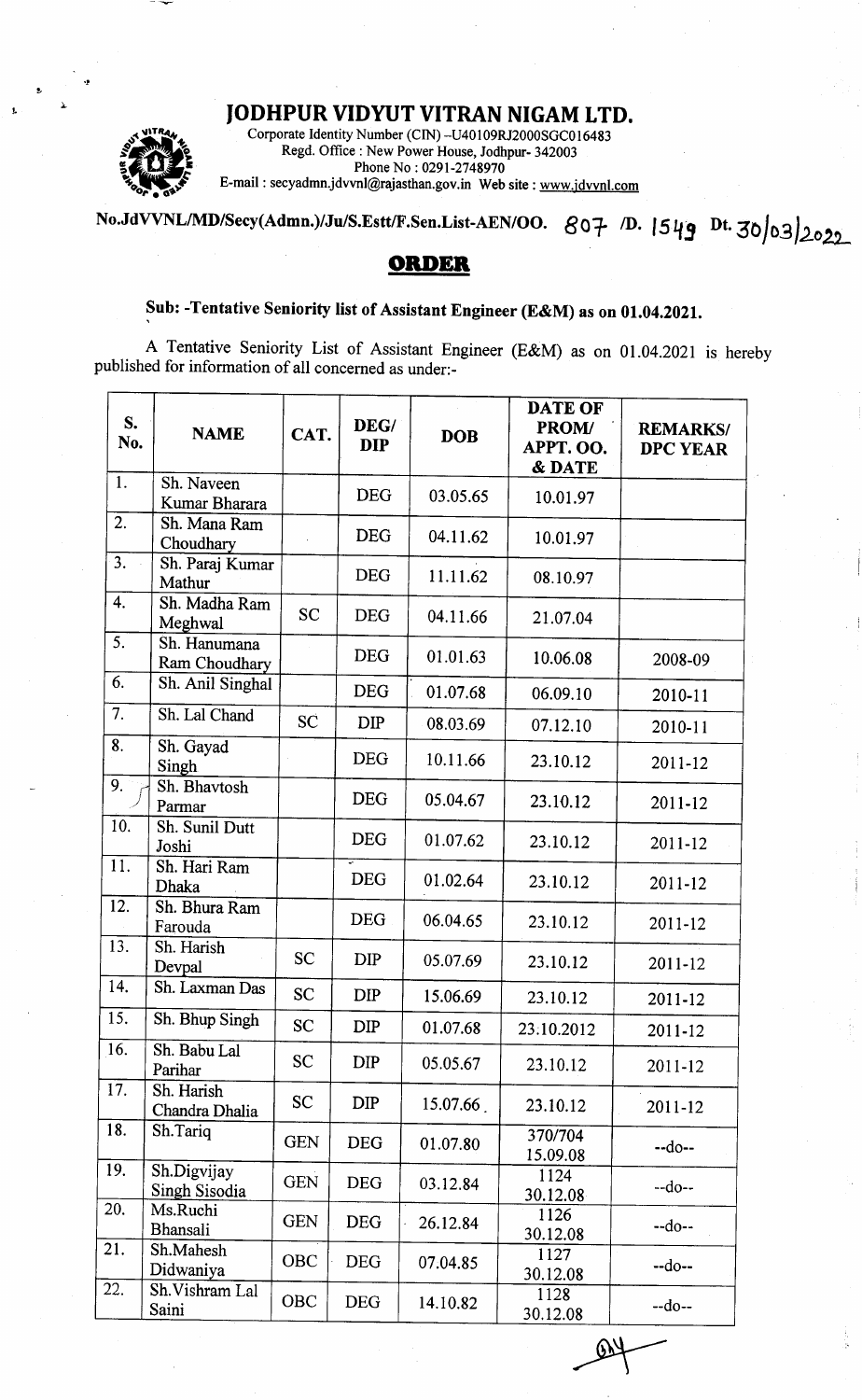| S.<br>No. | <b>NAME</b>                        | CAT.       | DEG/<br><b>DIP</b> | <b>DOB</b> | <b>DATE OF</b><br><b>PROM/</b><br>APPT. OO.<br>& DATE | <b>REMARKS/</b><br><b>DPC YEAR</b> |
|-----------|------------------------------------|------------|--------------------|------------|-------------------------------------------------------|------------------------------------|
| 23.       | Sh.Manoj<br>Kumar Deora            | <b>SC</b>  | <b>DEG</b>         | 22.01.83   | 648<br>15.08.09                                       | $-do-$                             |
| 24.       | Sh. Ashok<br>Kumar Trivedi         |            | <b>DEG</b>         | 01.07.65   | 23.10.12                                              | 2012-13                            |
| 25.       | Sh. Alpu Ram<br>Choudhary          |            | <b>DEG</b>         | 01.05.71   | 23.10.12                                              | 2012-13                            |
| 26.       | Sh. Kulveer<br>Singh Sandhu        |            | <b>DEG</b>         | 27.10.62   | 23.10.12                                              | 2012-13                            |
| 27.       | Sh. Raj Kumar<br>Soni              | <b>OBC</b> | <b>DEG</b>         | 01.03.69   | 23.10.12                                              | 2012-13                            |
| 28.       | Sh. Bhupendra<br><b>Bohra</b>      |            | <b>DEG</b>         | 30.09.69   | 23.10.12                                              | 2012-13                            |
| 29.       | Sh. Bhupendra<br>Singh             | <b>OBC</b> | <b>DEG</b>         | 21.05.71   | 23.10.12                                              | 2012-13                            |
| 30.       | Sh. Manish<br>Mathur               |            | <b>DEG</b>         | 17.10.69   | 23.10.12                                              | 2012-13                            |
| 31.       | Sh. Arvind<br>Kumar Gadhwal        |            | <b>DEG</b>         | 03.05.68   | 23.10.12                                              | 2012-13                            |
| 32.       | Sh. Abdul<br>Kalam                 |            | <b>DIP</b>         | 15.06.61   | 23.10.12                                              | 2012-13                            |
| 33.       | Sh. Lal Singh<br>Shekhawat         |            | <b>DIP</b>         | 24.03.63   | 23.10.12                                              | 2012-13                            |
| 34.       | Sh. Devanand<br>Dhankani           |            | <b>DIP</b>         | 17.08.61   | 23.10.12                                              | 2012-13                            |
| 35.       | Sh. Bhagirath<br>Singh Senkhu      |            | <b>DEG</b>         | 05.08.67   | 03.09.13                                              | 2013-14                            |
| 36.       | Sh. Dinesh<br>Mathur               |            | <b>DEG</b>         | 12.06.66   | 03.09.13                                              | 2013-14                            |
| 37.       | Sh. Manoj<br>Kumar Goyal           |            | <b>DEG</b>         | 29.08.70   | 03.09.13                                              | 2013-14                            |
| 38.       | Sh. Sita Ram                       |            | <b>DEG</b>         | 08.01.69   | 03.09.13                                              | $2013 - 14$                        |
| 39.       | Sh. Pabu Ram<br>Siyag              |            | <b>DEG</b>         | 01.07.71   | 03.09.13                                              | 2013-14                            |
| 40.       | Sh. Nimba Ram                      |            | <b>DEG</b>         | 12.01.68   | 03.09.13                                              | 2013-14                            |
| 41.       | Sh. Shakti<br><b>Singh Rathore</b> |            | <b>DEG</b>         | 02.10.72   | 03.09.13                                              | 2013-14                            |
| 42.       | Sh. Shazad<br>Khan                 |            | <b>DEG</b>         | 15.10.65   | 03.09.13                                              | 2013-14                            |
| 43.       | Sh. Girdhari Lal<br>Jat            |            | <b>DEG</b>         | 10.03.67   | 03.09.13                                              | 2013-14                            |
| 44.       | Sh. Narayan Lal<br>Suthar          |            | <b>DEG</b>         | 01.07.67   | 03.09.13                                              | 2013-14                            |
| 45.       | Sh. Mahesh<br>Kumar Bohra          |            | <b>DEG</b>         | 01.07.71   | 03.09.13                                              | 2013-14                            |
| 46.       | Sh. Sanjay<br>Kumar Mangal         |            | <b>DEG</b>         | 02.10.69   | 03.09.13                                              | 2013-14                            |
| 47.       | Sh. Man Singh                      | <b>SC</b>  | <b>DEG</b>         | 01.07.67   | 03.09.13                                              | 2013-14                            |
| 48.       | Sh. Mahesh<br>Kumar Bhati          | <b>SC</b>  | <b>DEG</b>         | 18.05.81   | 03.09.13                                              | 2013-14                            |
| 49.       | Sh. Anil Kumar<br><b>Barwar</b>    | <b>SC</b>  | <b>DEG</b>         | 10.08.78   | 03.09.13                                              | 2013-14                            |
| 50.       | Sh. Ajay Kumar<br>Tundwal          | <b>SC</b>  | <b>DEG</b>         | 02.08.79   | 03.09.13                                              | 2013-14                            |
| 51.       | Sh. Ramesh<br>Kumar Megwal         | <b>SC</b>  | <b>DEG</b>         | 25.02.82   | 03.09.13                                              | 2013-14                            |

 $\mathbb{R}^4$  $\overline{ }$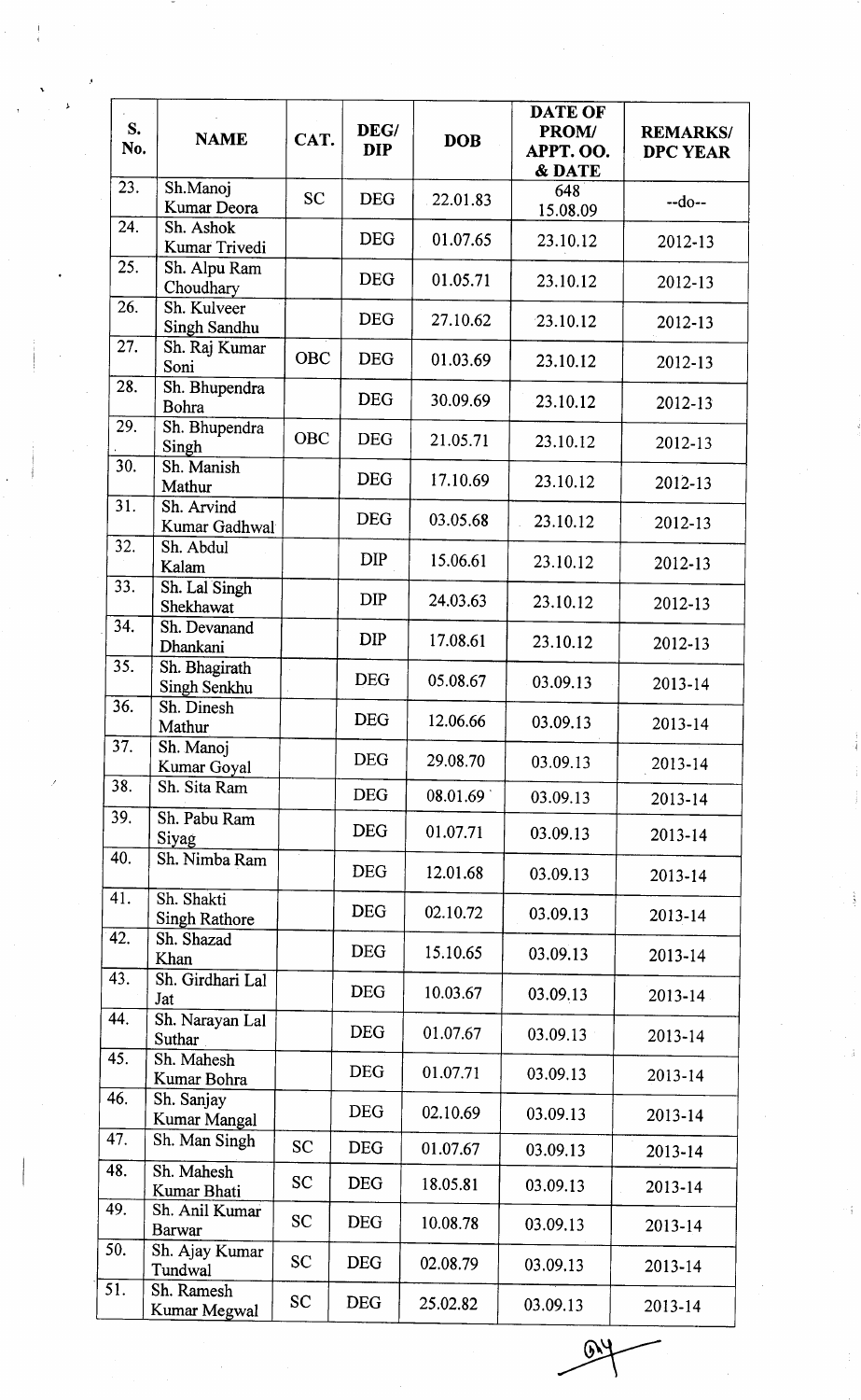| S.<br>No.         | <b>NAME</b>                   | CAT.       | DEG/<br><b>DIP</b> | <b>DOB</b> | <b>DATE OF</b><br><b>PROM/</b><br>APPT. OO.<br><b>&amp; DATE</b> | <b>REMARKS/</b><br><b>DPC YEAR</b> |
|-------------------|-------------------------------|------------|--------------------|------------|------------------------------------------------------------------|------------------------------------|
| 52.               | Sh. Mahendra<br>Kumar Meena   | <b>ST</b>  | <b>DEG</b>         | 05.12.81   | 03.09.13                                                         | 2013-14                            |
| $\overline{53}$ . | Sh. Prakash<br>Chand Meena    | <b>ST</b>  | <b>DEG</b>         | 11.11.82   | 03.09.13                                                         | 2013-14                            |
| 54.               | Sh. Vijay Singh<br>Meena      | <b>ST</b>  | <b>DEG</b>         | 02.10.83   | 03.09.13                                                         | 2013-14                            |
| 55.               | Sh. Ashok<br>Kumar Meena      | <b>ST</b>  | <b>DEG</b>         | 11.03.82   | 03.09.13                                                         | 2013-14                            |
| 56.               | Sh. Rishikesh<br>Meena        | <b>ST</b>  | <b>DEG</b>         | 20.06.85   | 03.09.13                                                         | 2013-14                            |
| 57.               | Sh. Vijay Singh<br>Meena      | <b>ST</b>  | <b>DEG</b>         | 01.07.84   | 03.09.13                                                         | 2013-14                            |
| 58.               | Sh. Rajesh<br>Prasad Meena    | <b>ST</b>  | <b>DEG</b>         | 25.12.84   | 03.09.13                                                         | 2013-14                            |
| 59.               | Sh. Shiv Ram<br>Meena         | <b>ST</b>  | <b>DEG</b>         | 10.07.86   | 03.09.13                                                         | 2013-14                            |
| 60.               | Sh. Sanjay<br>Meena           | <b>ST</b>  | <b>DEG</b>         | 12.11.83   | 03.09.13                                                         | 2013-14                            |
| 61.               | Sh. Madan Lal<br>Sharma       |            | <b>DIP</b>         | 29.07.61   | 03.09.13                                                         | 2013-14                            |
| 62.               | Sh. Bhaga Ram<br>Pediwal      |            | <b>DEG</b>         | 26.05.68   | 01.10.13                                                         | 2013-14                            |
| 63.               | Sh. Jaipal Singh<br>Choudhary |            | <b>DEG</b>         | 10.05.70   | 01.10.13                                                         | 2013-14                            |
| 64.               | Sh. Jogendra<br>Singh         | <b>SC</b>  | <b>DEG</b>         | 20.10.83   | 01.10.13                                                         | 2013-14                            |
| 65.               | Sh. Bhanwar<br>Ram Choudhary  |            | <b>DEG</b>         | 16.08.72   | 13.12.13                                                         | 2013-14                            |
| 66.               | Sh. Radhey<br>Shyam Tak       |            | <b>DEG</b>         | 01.07.69   | 13.12.13                                                         | 2013-14                            |
| 67.               | Sh. Suresh<br>Kumar Sethia    |            | <b>DEG</b>         | 10.04.72   | 13.12.13                                                         | $2013 - 14$                        |
| 68.               | Sh. Mahipal<br>Singh Parihar  |            | <b>DEG</b>         | 28.06.71   | 13.12.13                                                         | 2013-14<br><b>PWD</b>              |
| 69.<br>70.        | Sh. Arvind Jain<br>Sh. Sonam  |            | <b>DEG</b>         | 13.10.71   | 13.12.13                                                         | 2013-14                            |
| 71.               | Dutta<br>Sh. Babu Lal         |            | <b>DEG</b>         | 06.10.69   | 22.08.14                                                         | 2014-15                            |
| 72.               | Sirvi<br>Sh. Sunil            |            | <b>DEG</b>         | 01.01.70   | 22.08.14                                                         | 2014-15                            |
| 73.               | Choudhary                     |            | <b>DEG</b>         | 24.08.69   | 22.08.14                                                         | 2014-15                            |
|                   | Sh. Mohd.<br>Abrar Ahmed      | <b>OBC</b> | <b>DEG</b>         | 25.09.67   | 22.08.14                                                         | 2014-15                            |
| 74.               | Sh. Chetan<br>Prakash Suthar  | <b>OBC</b> | <b>DEG</b>         | 01.07.66   | 22.08.14                                                         | 2014-15                            |
| 75.               | Sh. Budha Ram<br>Vishnoi      |            | <b>DEG</b>         | 01.06.70   | 22.08.14                                                         | 2014-15                            |
| 76.               | Sh. Jawari Lal<br>Choudhary   |            | <b>DEG</b>         | 21.03.71   | 22.08.14                                                         | 2014-15                            |
| 77.               | Sh. Satish<br>Chand Sharma    | <b>OBC</b> | <b>DEG</b>         | 17.02.73   | 22.08.14                                                         | 2014-15                            |
| 78.               | Sh. Girraj<br>Prasad Jajoriya | <b>SC</b>  | <b>DEG</b>         | 01.07.73   | 22.08.14                                                         | 2014-15                            |
| 79.               | Sh. Mohan Ram<br><b>Baral</b> | <b>SC</b>  | <b>DEG</b>         | 13.05.84   | 22.08.14                                                         | 2014-15                            |
|                   |                               |            |                    |            |                                                                  |                                    |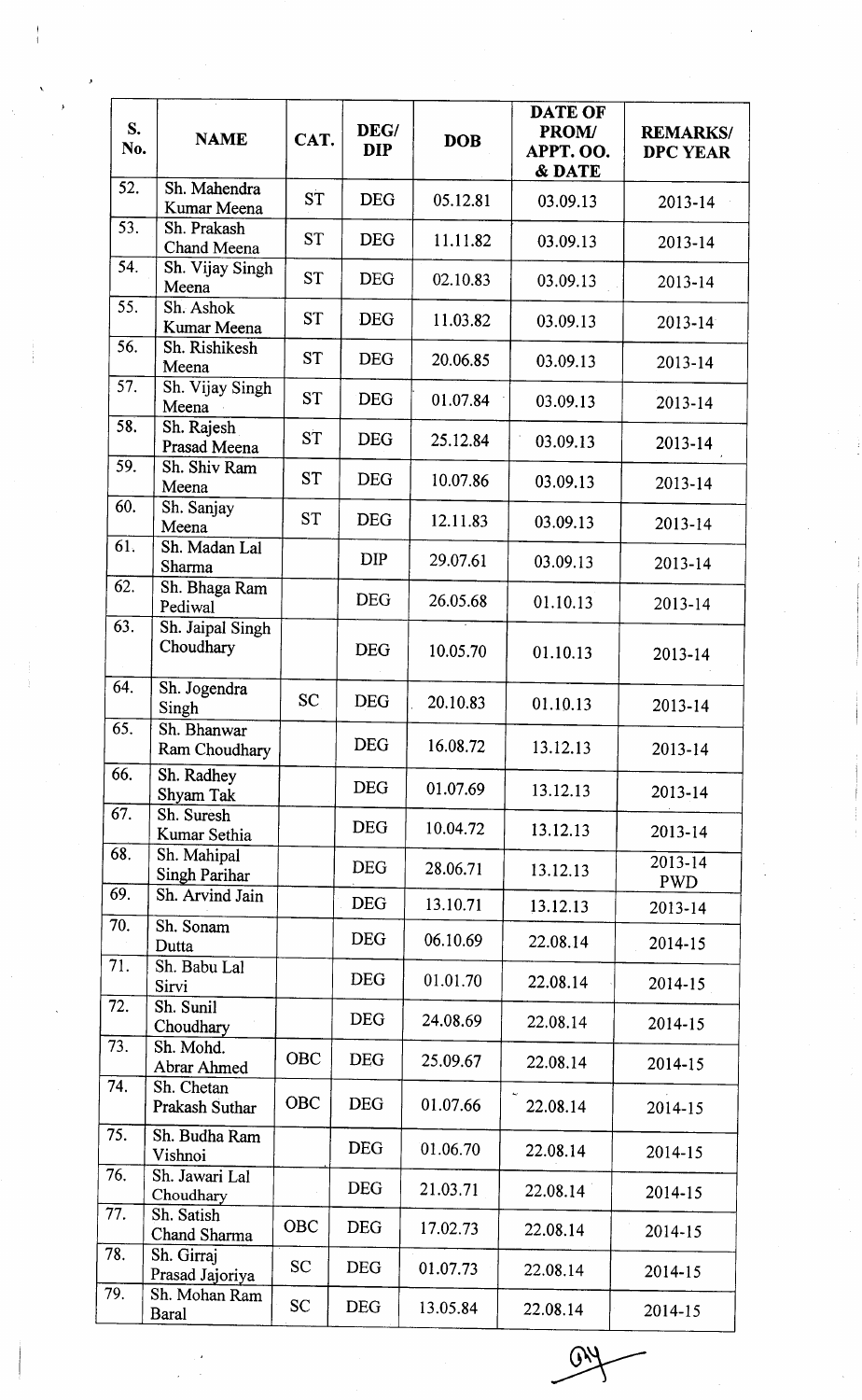| S.<br>No. | <b>NAME</b>                          | CAT.       | DEG/<br><b>DIP</b> | <b>DOB</b> | DATE OF<br>PROM/<br>APPT. OO.<br><b>&amp; DATE</b> | <b>REMARKS/</b><br><b>DPC YEAR</b> |
|-----------|--------------------------------------|------------|--------------------|------------|----------------------------------------------------|------------------------------------|
| 80.       | Sh. Manoj<br>Kumar<br>Tungariya      | <b>SC</b>  | <b>DEG</b>         | 10.09.72   | 22.08.14                                           | 2014-15                            |
| 81.       | Sh.Gemra Ram<br>Garg                 | <b>SC</b>  | <b>DEG</b>         | 22.02.80   | 22.08.14                                           | 2014-15                            |
| 82.       | Sh. Ajay Kumar<br>Singh              |            | <b>DEG</b>         | 20.09.71   | 01.09.14                                           | 2014-15                            |
| 83.       | Sh. Sunil Bohra                      |            | <b>DEG</b>         | 05.01.71   | 01.10.14                                           | 2014-15                            |
| 84.       | Sh. Virendra<br>Singh Kavia          | <b>OBC</b> | <b>DEG</b>         | 08.12.73   | 01.10.14                                           | 2014-15                            |
| 85.       | Smt. Vandana<br>Purohit              |            | <b>DEG</b>         | 15.08.66   | 11.03.15                                           | 2014-15                            |
| 86.       | Sh. Pradeep<br>Bodana                | <b>SC</b>  | <b>DEG</b>         | 03.07.75   | 11.03.15                                           | 2014-15                            |
| 87.       | Sh. Shantanu<br><b>Kumar Singhal</b> |            | <b>DEG</b>         | 29.12.73   | 01.06.16                                           | 2015-16                            |
| 88.       | Sh. Rakesh<br>Kumar Sharma           |            | <b>DEG</b>         | 26.01.73   | 01.06.16                                           | 2015-16                            |
| 89.       | Sh. Manish<br>Sharma                 |            | <b>DEG</b>         | 10.09.72   | 01.06.16                                           | 2015-16                            |
| 90.       | Sh. Mahendra<br>Kumar Ola            |            | <b>DEG</b>         | 15.01.70   | 01.06.16                                           | 2015-16                            |
| 91.       | Sh. Rajendra<br>Singh<br>Shekhawat   |            | <b>DEG</b>         | 31.05.74   | 01.06.16                                           | 2015-16<br><b>PWD</b>              |
| 92.       | Sh. Shaitan<br>Singh Sisodia         | OBC        | <b>DEG</b>         | 05.04.71   | 01.06.16                                           | 2015-16                            |
| 93.       | Sh. Inder Dan<br>Charan              |            | <b>DEG</b>         | 02.10.76   | 01.06.16                                           | 2015-16                            |
| 94.       | Smt. Veena<br>Pareek                 |            | <b>DEG</b>         | 28.11.74   | 01.06.16                                           | 2015-16                            |
| 95.       | Sh. Sudhir<br>Kumar Sharma           | OBC        | <b>DEG</b>         | 28.10.75   | 01.06.16                                           | 2015-16                            |
| 96.       | Sh. Baldev<br>Singh                  | <b>OBC</b> | <b>DEG</b>         | 28.12.75   | 01.06.16                                           | 2015-16                            |
| 97.       | Sh. Pratapa<br>Ram                   |            | <b>DEG</b>         | 15.11.71   | 01.06.16                                           | 2015-16                            |
| 98.       | Sh. Bhawani<br>Singh<br>Shekhawat    |            | <b>DEG</b>         | 20.02.69   | 01.06.16                                           | 2015-16                            |
| 99.       | Sh. Pradeep<br>Kumar<br>Choudhary    |            | <b>DEG</b>         | 04.10.70   | 01.06.16                                           | 2015-16                            |
| 100.      | Sh. Poonma<br>Ram Vishnoi            |            | <b>DEG</b>         | 30.06.72   | 01.06.16                                           | 2015-16                            |
| 101.      | Sh. Laxman<br>Singh Gehlot           | <b>OBC</b> | <b>DEG</b>         | 07.06.70   | 01.06.16                                           | 2015-16                            |
| 102.      | Sh. Ugara Ram<br>Choudhary           |            | <b>DEG</b>         | 20.06.71   | 01.06.16                                           | 2015-16                            |
| 103.      | Sh. Vikash<br>Gupta                  |            | <b>DEG</b>         | 02.10.81   | 01.06.16                                           | 2015-16                            |
| 104.      | Sh. Sanjay<br>Kumar Yadav            | <b>OBC</b> | <b>DEG</b>         | 20.10.78   | 01.06.16                                           | 2015-16                            |
| 105.      | Sh. Sandeep<br>Dave                  |            | <b>DEG</b>         | 23.09.80   | 01.06.16                                           | 2015-16                            |

 $\widetilde{P}$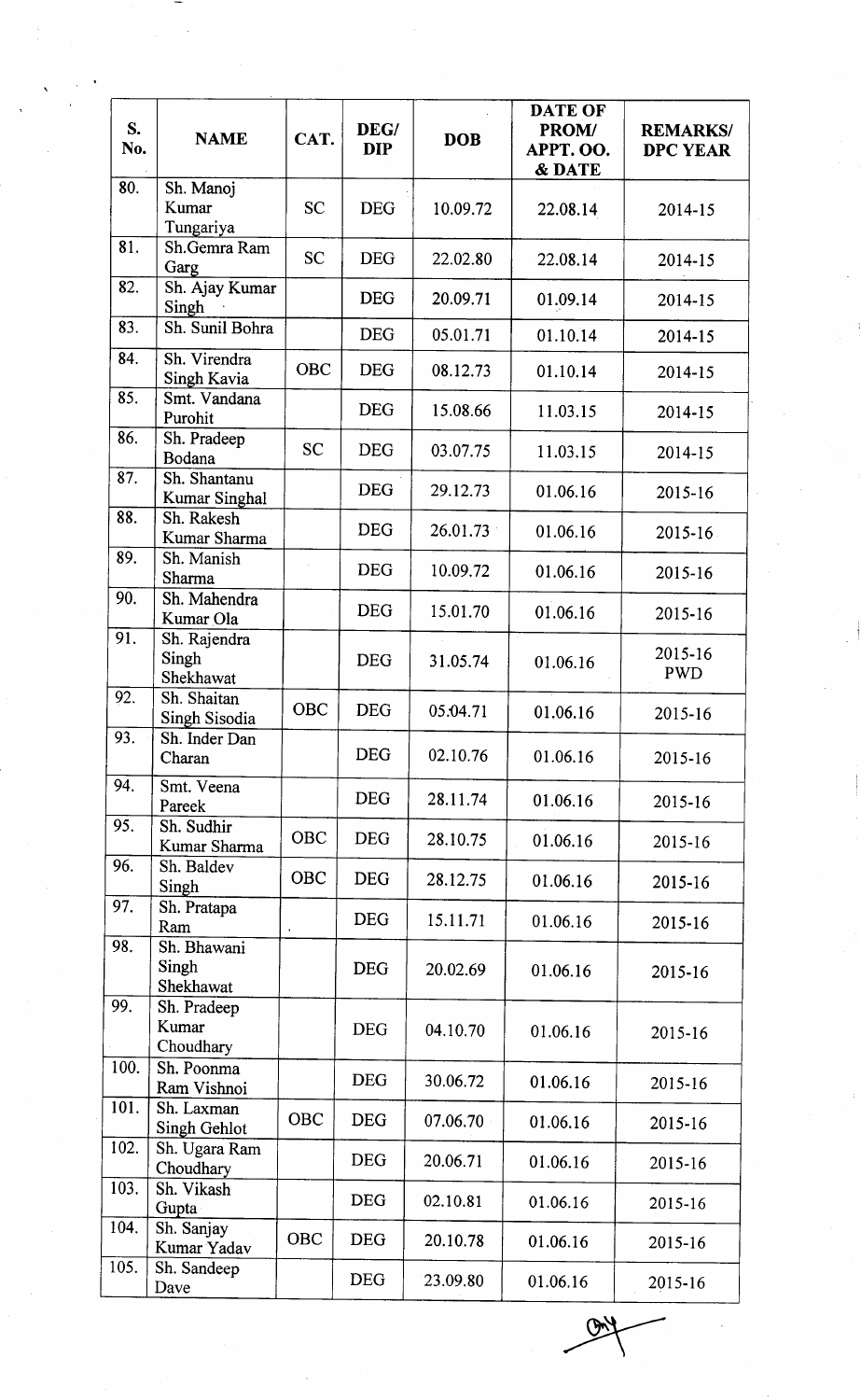| S.<br>No.          | <b>NAME</b>                        | CAT.      | DEG/<br><b>DIP</b> | <b>DOB</b> | <b>DATE OF</b><br>PROM/<br>APPT. OO.<br>& DATE | <b>REMARKS/</b><br><b>DPC YEAR</b> |
|--------------------|------------------------------------|-----------|--------------------|------------|------------------------------------------------|------------------------------------|
| 106.               | Sh. Jitendra<br>Tomer              |           | <b>DEG</b>         | 04.02.82   | 01.06.16                                       | 2015-16                            |
| 107.               | Sh. Abdul<br>Majid                 |           | <b>DEG</b>         | 20.10.76   | 01.06.16                                       | 2015-16                            |
| 108.               | Sh. Ranjeet<br>Kumar               |           | <b>DEG</b>         | 08.07.79   | 01.06.16                                       | 2015-16                            |
| 109.               | Sh. Bharat<br>Kumar Deora          |           | <b>DEG</b>         | 30.06.81   | 01.06.16                                       | 2015-16                            |
| 110.               | Sh. Manish<br>Kalara               |           | <b>DEG</b>         | 02.11.80   | 01.06.16                                       | 2015-16                            |
| $11\overline{1}$ . | Sh.Mukesh<br>Kumar                 | <b>SC</b> | <b>DEG</b>         | 05.06.83   | 01.06.16                                       | 2015-16                            |
| 112.               | Sh. Arun<br>Kumar Bodana           | <b>SC</b> | <b>DEG</b>         | 17.06.68   | 01.06.16                                       | 2015-16                            |
| 113.               | Sh. Ramesh<br>Barupal              | <b>SC</b> | <b>DEG</b>         | 15.05.82   | 01.06.16                                       | 2015-16                            |
| 114.               | Sh. Sohan Lal                      | <b>SC</b> | <b>DEG</b>         | 28.10.84   | 01.06.16                                       | 2015-16                            |
| 115.               | Sh. Pradeep<br>Kumar               | <b>SC</b> | <b>DEG</b>         | 05.09.84   | 01.06.16                                       | 2015-16                            |
| 116.               | Sh. Kheta Ram<br>Panwar            | <b>SC</b> | <b>DEG</b>         | 15.11.77   | 01.06.16                                       | 2015-16                            |
| 117.               | Sh.Deependra<br>Malhotra           | <b>SC</b> | <b>DEG</b>         | 20.06.84   | 01.06.16                                       | 2015-16                            |
| 118.               | Sh. Hemant<br>Kumar Aswani         | <b>SC</b> | <b>DEG</b>         | 01.07.84   | 01.06.16                                       | 2015-16                            |
| 119.               | Sh. Shashi Kant<br>Meena           | <b>ST</b> | <b>DEG</b>         | 24.06.85   | 01.06.16                                       | 2015-16                            |
| 120.               | Sh. Rajesh<br>Kumar Meena          | <b>ST</b> | <b>DEG</b>         | 07.10.85   | 01.06.16                                       | 2015-16                            |
| 121.               | Sh. Rajendra<br>Meena              | <b>ST</b> | <b>DEG</b>         | 23.10.86   | 01.06.16                                       | 2015-16                            |
| 122.               | Sh. Ram Singh<br>Meena             | <b>ST</b> | <b>DEG</b>         | 05.07.80   | 01.06.16                                       | 2015-16                            |
| 123.               | Sh. Rajesh<br>Kumar Buriya         | <b>ST</b> | <b>DEG</b>         | 01.07.88   | 01.06.16                                       | 2015-16                            |
| 124.               | Sh. Manmeet<br>Kumar Pratihar      | <b>ST</b> | <b>DEG</b>         | 01.07.87   | 01.06.16                                       | 2015-16                            |
| 125.               | Sh. Madan Lal<br>Beniwal           |           | <b>DIP</b>         | 02.07.62   | 232/529<br>25.07.19<br>w.e.f.<br>01.06.16      | 2015-16                            |
| 126.               | Sh. Tej Prakash<br>Gehlot          |           | <b>DIP</b>         | 06.06.61   | 01.06.16                                       | 2015-16                            |
| 127.               | Sh. Inderjeet<br>Singh Arora       |           | <b>DIP</b>         | 09.09.62   | 05.09.16                                       | 2016-17                            |
| 128.               | Sh. Mohan<br><b>Singh Rathore</b>  |           | <b>DIP</b>         | 16.02.63   | 05.09.16                                       | 2016-17                            |
| 129.               | Sh. Harish Soni                    |           | <b>DEG</b>         | 03.08.78   | 05.09.16                                       | 2016-17                            |
| 130.               | Sh. Ishrat Ali<br>Gauri            |           | <b>DEG</b>         | 29.05.81   | 05.09.16                                       | 2016-17                            |
| 131.               | Sh. Kailash<br>Choudhary           |           | <b>DEG</b>         | 12.12.78   | 05.09.16                                       | 2016-17                            |
| 132.               | Sh. Jitendra<br>Singh<br>Shekhawat |           | <b>DEG</b>         | 13.02.78   | 05.09.16                                       | 2016-17                            |

**GNY**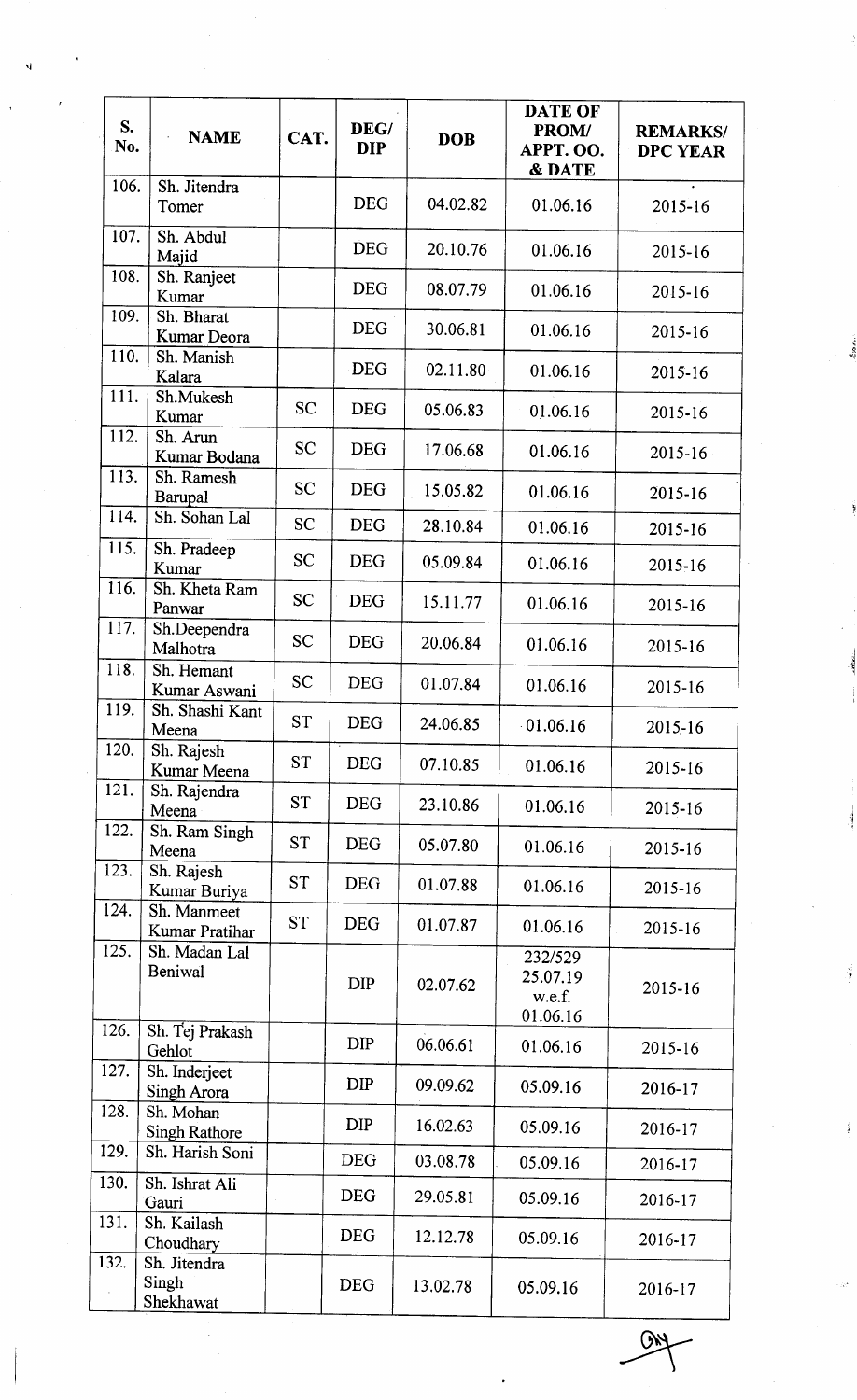| S.<br>No.    | <b>NAME</b>                         | CAT.      | DEG/<br><b>DIP</b> | <b>DOB</b>   | <b>DATE OF</b><br>PROM/<br>APPT. OO.<br>& DATE | <b>REMARKS/</b><br><b>DPC YEAR</b> |
|--------------|-------------------------------------|-----------|--------------------|--------------|------------------------------------------------|------------------------------------|
| 133.         | Sh. Sita Ram<br>Chouhan             | <b>SC</b> | <b>DIP</b>         | 15.06.77     | 05.09.16                                       | 2016-17                            |
| 134.         | Sh. Amart Lal<br>Jatav              | <b>SC</b> | <b>DIP</b>         | 26.01.81     | 05.09.16                                       | 2016-17                            |
| 135.         | Sh. Nishant<br>Dhunna               |           | <b>DEG</b>         | 18.10.93     | 677/1414<br>dt.01.02.17                        | DR 2016-17                         |
| 136.         | Sh. Sanjay Saran                    |           | <b>DEG</b>         | 15.04.93     | 677/1414<br>dt.01.02.17                        | DR 2016-17                         |
| 137.         | Sh. Govind Nath                     |           | <b>DEG</b>         | 18.04.94     | 677/1414<br>dt.01.02.17                        | DR 2016-17                         |
| 138.         | Sh. Anil Sheoran                    |           | <b>DEG</b>         | 22.05.93     | 677/1414<br>dt.01.02.17                        | DR 2016-17                         |
| 139.         | Sh. Veer Singh                      |           | <b>DEG</b>         | 03.02.93     | 677/1414<br>dt.01.02.17                        | DR 2016-17                         |
| 140.         | Sh. Bhajan Lal<br>Matwala           |           | <b>DEG</b>         | 23.08.93     | 677/1414<br>dt.01.02.17                        | DR 2016-17                         |
| 141.         | Sh. Rakesh<br>Kumar<br>Sh. Naveen   |           | <b>DEG</b>         | 01.08.92     | 677/1414<br>dt.01.02.17                        | DR 2016-17                         |
| 142.<br>143. | Kumar Yadav                         |           | <b>DEG</b>         | 24.08.93     | 677/1414<br>dt.01.02.17                        | DR 2016-17                         |
| 144.         | Sh. Rajendra<br>Legha<br>Sh. Rahul  |           | <b>DEG</b>         | 21.12.91     | 677/1414<br>dt.01.02.17                        | DR 2016-17                         |
| 145.         | Choudhary<br>Ms.Yogita              |           | <b>DEG</b>         | 09.10.92     | 677/1414<br>dt.01.02.17                        | DR 2016-17                         |
| 146.         | Sh. Pushpender                      |           | <b>DEG</b>         | 15.06.92     | 677/1414<br>dt.01.02.17                        | DR 2016-17                         |
| 147.         | Singh<br>Sh. Mukesh                 | <b>SC</b> | <b>DEG</b>         | 03.09.89     | 677/1414<br>dt.01.02.17                        | DR 2016-17                         |
| 148.         | <b>Kumar Dewra</b><br>Ms. Rekha     | <b>SC</b> | <b>DEG</b>         | 21.<br>10.92 | 677/1414<br>dt.01.02.17                        | DR 2016-17                         |
| 149.         | Choudhary<br>Ms. Jyoti Panwar       |           | <b>DEG</b>         | 25.05.89     | 677/1414<br>dt.01.02.17                        | DR 2016-17                         |
|              |                                     |           | <b>DEG</b>         | 27.07.92     | 677/1414<br>dt.01.02.17                        | DR 2016-17                         |
| 150.         | Ms. Anuradha<br>Ujjwal              |           | <b>DEG</b>         | 12.09.83     | 677/1414<br>dt.01.02.17                        | DR 2016-17                         |
| 151.         | Sh. Deepak<br>Mourya                | <b>SC</b> | <b>DEG</b>         | 03.09.93     | 677/1414<br>dt.01.02.17                        | DR 2016-17                         |
| 152.         | Sh. Arun                            | <b>ST</b> | <b>DEG</b>         | 16.10.92     | 677/1414<br>dt.01.02.17                        | DR 2016-17                         |
| 153.         | Sh. Love Kumar<br>Meena             | <b>ST</b> | <b>DEG</b>         | 12.04.90     | 677/1414<br>dt.01.02.17                        | DR 2016-17                         |
| 154.         | Sh. Naresh<br>Kumar                 |           | <b>DEG</b>         | 06.06.93     | 677/1414<br>dt.01.02.17                        | DR 2016-17                         |
| 155.         | Sh. Virendra<br><b>Singh Panwar</b> |           | <b>DEG</b>         | 29.12.80     | 01.09.17                                       | 2017-18                            |
| 156.         | Sh. Anil Kumar                      |           | <b>DEG</b>         | 12.11.82     | 01.09.17                                       | 2017-18                            |
| 157.         | Sh.Ramsukh<br>Dudi                  |           | <b>DEG</b>         | 11.06.79     | 01.09.17                                       | 2017-18                            |
| 158.         | Sh. Dilip<br>Kumar Sharma           |           | <b>DEG</b>         | 18.02.81     | 01.09.17                                       | 2017-18                            |
| 159.         | Sh. Surendra<br>Senwar              |           | <b>DEG</b>         | 05.08.79     | 525/1143<br>20.12.19<br>w.e.f.                 | 2017-18                            |
|              |                                     |           |                    |              |                                                |                                    |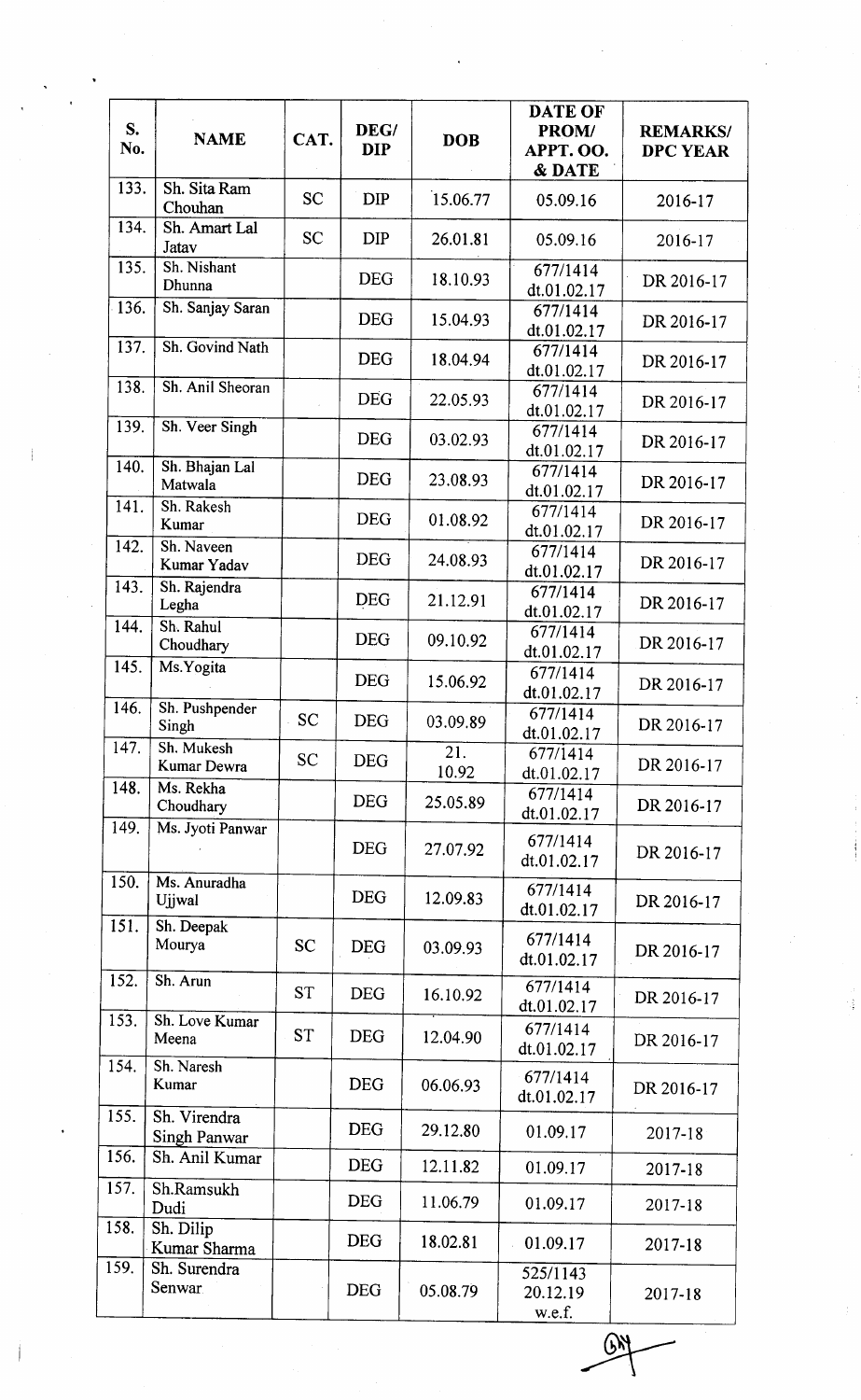| S.<br>No.    | <b>NAME</b>                          | CAT.       | DEG/<br><b>DIP</b> | <b>DOB</b> | <b>DATE OF</b><br>PROM/<br>APPT. OO.<br>& DATE | <b>REMARKS/</b><br><b>DPC YEAR</b> |
|--------------|--------------------------------------|------------|--------------------|------------|------------------------------------------------|------------------------------------|
|              |                                      |            |                    |            | 01.09.17                                       |                                    |
| 160.<br>161. | Sh. Parveen<br>Parihar               |            | <b>DEG</b>         | 11.10.77   | 01.09.17                                       | 2017-18                            |
|              | Sh. Mahesh<br><b>Kumar Nagar</b>     |            | <b>DEG</b>         | 12.03.78   | 01.09.17                                       | 2017-18                            |
| 162.         | Sh. Gajendra<br>Devra                |            | <b>DEG</b>         | 09.01.81   | 01.09.17                                       | 2017-18                            |
| 163.         | Sh. Purushottam<br>Nagar             |            | <b>DEG</b>         | 09.10.80   | 02.01.19<br>w.e.f.<br>01.09.17                 | 2017-18                            |
| 164.         | Sh.Dinesh Soni                       |            | <b>DEG</b>         | 01.07.77   | 01.09.17                                       | 2017-18                            |
| 165.         | Sh. Devendra<br>Vyas                 |            | <b>DEG</b>         | 01.07.75   | 01.09.17                                       | 2017-18                            |
| 166.         | Sh. Chandra<br>Shekhar Ojha          |            | <b>DEG</b>         | 05.07.84   | 01.09.17                                       | 2017-18                            |
| 167.         | Sh. Hanuman<br>Singh Jhakar          |            | <b>DIP</b>         | 10.02.63   | 01.09.17                                       | 2017-18                            |
| 168.         | Sh. Jitendra K.<br>Chawala           |            | <b>DIP</b>         | 14.11.65   | 01.09.17                                       | 2017-18                            |
| 169.         | Sh.Manga Ram<br>Choudhary            |            | <b>DIP</b>         | 04.04.66   | 01.09.17                                       | 2017-18                            |
| 170.         | Sh. Sayar Ram<br>Vishnoi             |            | <b>DIP</b>         | 12.06.62   | 01.09.17                                       | 2017-18                            |
| 171.         | Sh. Bhoma Ram<br>Choudhary           |            | <b>DIP</b>         | 24.05.63   | 01.09.17                                       | $2017 - 18$                        |
| 172.         | Sh. Sushil<br>Kumar Verma            | <b>SC</b>  | <b>DIP</b>         | 01.07.76   | 01.09.17                                       | 2017-18                            |
| 173.         | Sh.Chhagan Lal<br>Meena              | <b>ST</b>  | <b>DIP</b>         | 20.04.80   | 01.09.17                                       | 2017-18                            |
| 174.         | Sh. Mukesh<br>Kumar Meena            | <b>ST</b>  | DIP                | 22.06.76   | 01.09.17                                       | 2017-18                            |
| 175.         | Sh. Amit Roat                        | <b>ST</b>  | <b>DIP</b>         | 01.02.76   | 01.09.17                                       | 2017-18                            |
| 176.         | Sh. Inderjeet<br>Meena               | <b>ST</b>  | <b>DIP</b>         | 14.03.78   | 01.09.17                                       | 2017-18                            |
| 177.         | Sh. Ramesh<br>Kumar                  |            | <b>DEG</b>         | 15.09.91   | $17/21$ dt.<br>06.04.17                        | DR 2016-17                         |
| 178.         | Sh. Shashi Kant<br>Kulharia          |            | <b>DEG</b>         | 02.01.94   | 224/383 dt.<br>13.06.2017                      | DR 2016-17                         |
| 179.         | Sh. Vikram<br>Gurjar                 | <b>SBC</b> | <b>DEG</b>         | 17.12.92   | 224/383 dt.<br>13.06.2017                      | DR 2016-17                         |
| 180.         | Sh. Gaurav<br>Goswami                | <b>GEN</b> | <b>DEG</b>         | 08.02.83   | 343/646<br>29.08.18                            | 2018-19                            |
| 181.         | Sh. Sanjeev K.<br><b>Bansal</b>      | <b>GEN</b> | <b>DEG</b>         | 10.09.78   | 343/646<br>29.08.18                            | 2018-19                            |
| 182.         | Sh. Sandeep<br>Tater                 | <b>GEN</b> | <b>DEG</b>         | 16.08.81   | 343/646<br>29.08.18                            | 2018-19                            |
| 183.         | Sh. Bhupendra<br>Singh<br>Rajpurohit | <b>GEN</b> | <b>DEG</b>         | 16.04.84   | 343/646<br>29.08.18                            | 2018-19                            |
| 184.         | Sh. Om Prakash                       | OBC        | <b>DEG</b>         | 31.07.83   | 343/646<br>29.08.18                            | 2018-19                            |
|              |                                      |            |                    |            |                                                |                                    |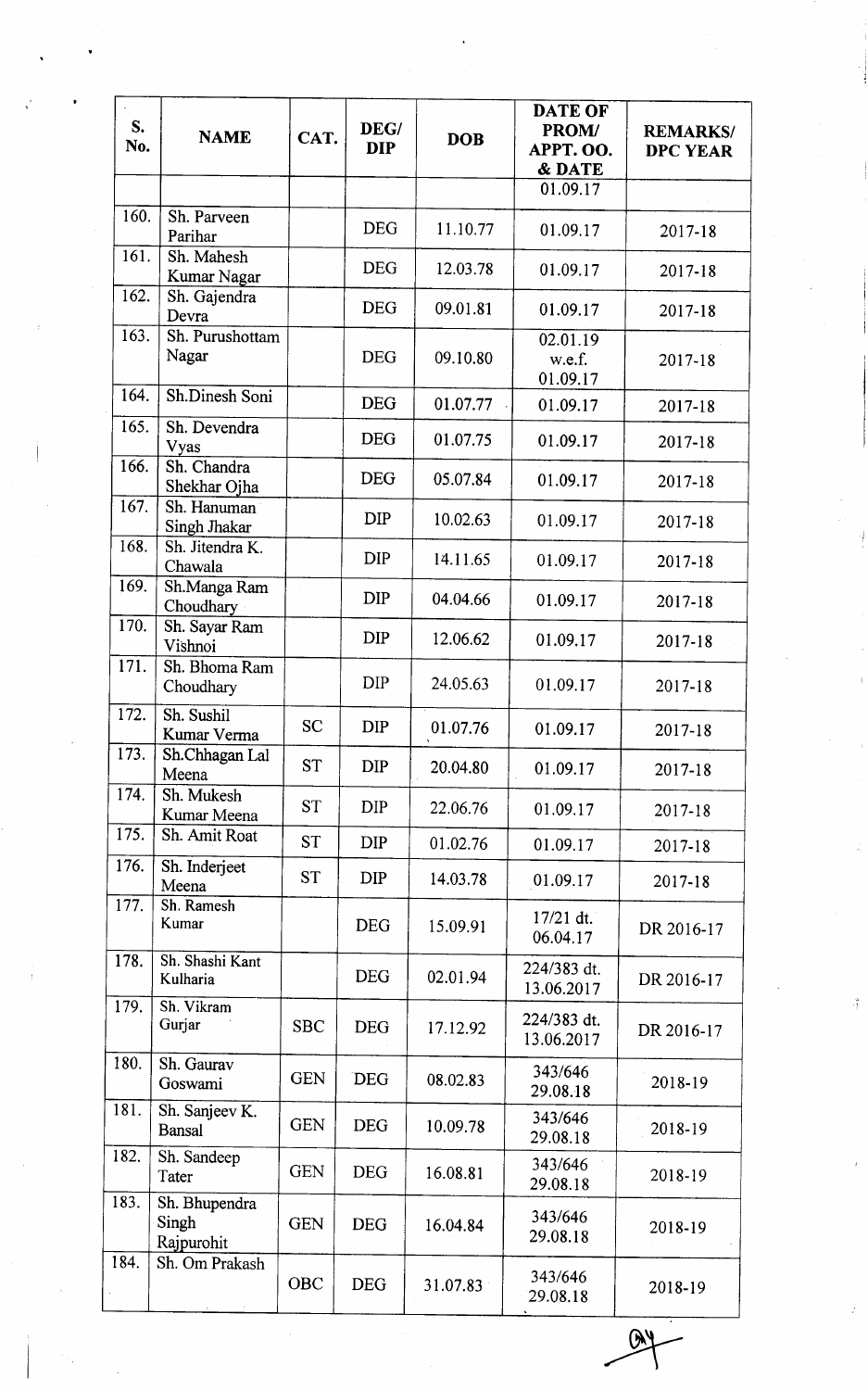| S.<br>No. | <b>NAME</b>                 | CAT.       | DEG/<br><b>DIP</b> | <b>DOB</b> | <b>DATE OF</b><br>PROM/<br>APPT. OO.<br><b>&amp; DATE</b> | <b>REMARKS/</b><br><b>DPC YEAR</b>     |
|-----------|-----------------------------|------------|--------------------|------------|-----------------------------------------------------------|----------------------------------------|
| 185.      | Sh. Naveen<br>Kumar         | <b>OBC</b> | <b>DEG</b>         | 04.07.80   | 343/646<br>29.08.18                                       | 2018-19                                |
| 186.      | Sh. Rajesh<br>Kumar Soni    | <b>OBC</b> | <b>DEG</b>         | 03.03.83   | 343/646<br>29.08.18                                       | 2018-19                                |
| 187.      | Sh. Harsh<br>Vaishnav       | <b>OBC</b> | <b>DEG</b>         | 11.08.82   | 343/646<br>29.08.18                                       | 2018-19                                |
| 188.      | Smt. Madan<br>Kanwar Ashwat | <b>OBC</b> | <b>DEG</b>         | 04.04.82   | 518/1111<br>11.12.19<br>w.e.f.<br>29.08.18                | $\mathcal{L}^{\mathcal{L}}$<br>2018-19 |
| 189.      | Smt. Priyanka<br>Choudhary  | <b>OBC</b> | <b>DEG</b>         | 15.09.82   | 343/646<br>29.08.18                                       | 2018-19                                |
| 190.      | Smt. Kalpana<br>Acharya     | <b>OBC</b> | <b>DEG</b>         | 12.12.84   | 343/646<br>29.08.18                                       | 2018-19                                |
| 191.      | Smt. Shweta<br>Thanvi       | <b>GEN</b> | <b>DEG</b>         | 13.02.83   | 343/646<br>29.08.18                                       | 2018-19                                |
| 192.      | Smt. Sarika<br>Yadav        | <b>GEN</b> | <b>DEG</b>         | 25.06.80   | 675/1125<br>02.01.19                                      | $2018 - 19$<br>w.e.f 29.08.18          |
| 193.      | Sh. Shiv Kumar<br>Pathak    | <b>GEN</b> | <b>DEG</b>         | 02.09.77   | 343/646<br>29.08.18                                       | 2018-19                                |
| 194.      | Sh. Dinesh<br>Kumar Yadav   | <b>GEN</b> | <b>DEG</b>         | 28.08.83   | 676/1126<br>02.01.19                                      | 2018-19<br>w.e.f 29.08.18              |
| 195.      | Sh. Bhupendra<br>Lavaniya   | <b>GEN</b> | <b>DEG</b>         | 07.06.82   | 343/646<br>29.08.18                                       | 2018-19                                |
| 196.      | Sh. Mukesh<br>Satyani       | <b>GEN</b> | <b>DEG</b>         | 01.07.81   | 343/646<br>29.08.18                                       | 2018-19                                |
| 197.      | Ms. Preeti<br>Goyal         | <b>SC</b>  | <b>DEG</b>         | 14.04.85   | 343/646<br>29.08.18                                       | 2018-19                                |
| 198.      | Sh. Narendra<br>Songara     | <b>SC</b>  | <b>DEG</b>         | 22.08.85   | 532/832<br>05.10.18                                       | 2018-19<br>w.e.f 29.08.18              |
| 199.      | Sh. Saroj<br>Kumari         | <b>SC</b>  | <b>DEG</b>         | 14.06.87   | 343/646<br>29.08.18                                       | 2018-19                                |
| 200.      | Sh. Manish<br>Rodiwal       | <b>SC</b>  | <b>DEG</b>         | 29.11.81   | 521/1123<br>16.12.19                                      | 2018-19                                |
| 201.      | Sh. Mithilesh<br>Kumar      | <b>SC</b>  | <b>DEG</b>         | 06.08.86   | 343/646<br>29.08.18                                       | 2018-19                                |
| 202.      | Sh. Shivkesh<br>Jareda      | <b>ST</b>  | <b>DEG</b>         | 05.07.88   | 343/646<br>29.08.18                                       | 2018-19                                |
| 203.      | Sh. Amit Karol              | <b>ST</b>  | <b>DEG</b>         | 15.05.85   | 535/835<br>05.10.18                                       | 2018-19                                |
| 204.      | Sh. Ashok<br>Kumar Meena    | <b>ST</b>  | <b>DEG</b>         | 02.07.89   | 343/646<br>29.08.18                                       | 2018-19                                |
| 205.      | Sh. Ram Avtar<br>Meena      | <b>ST</b>  | <b>DEG</b>         | 16.12.87   | 343/646<br>29.08.18                                       | 2018-19                                |

 $\mathcal{D}^{\vee}$ 

 $\frac{1}{2}$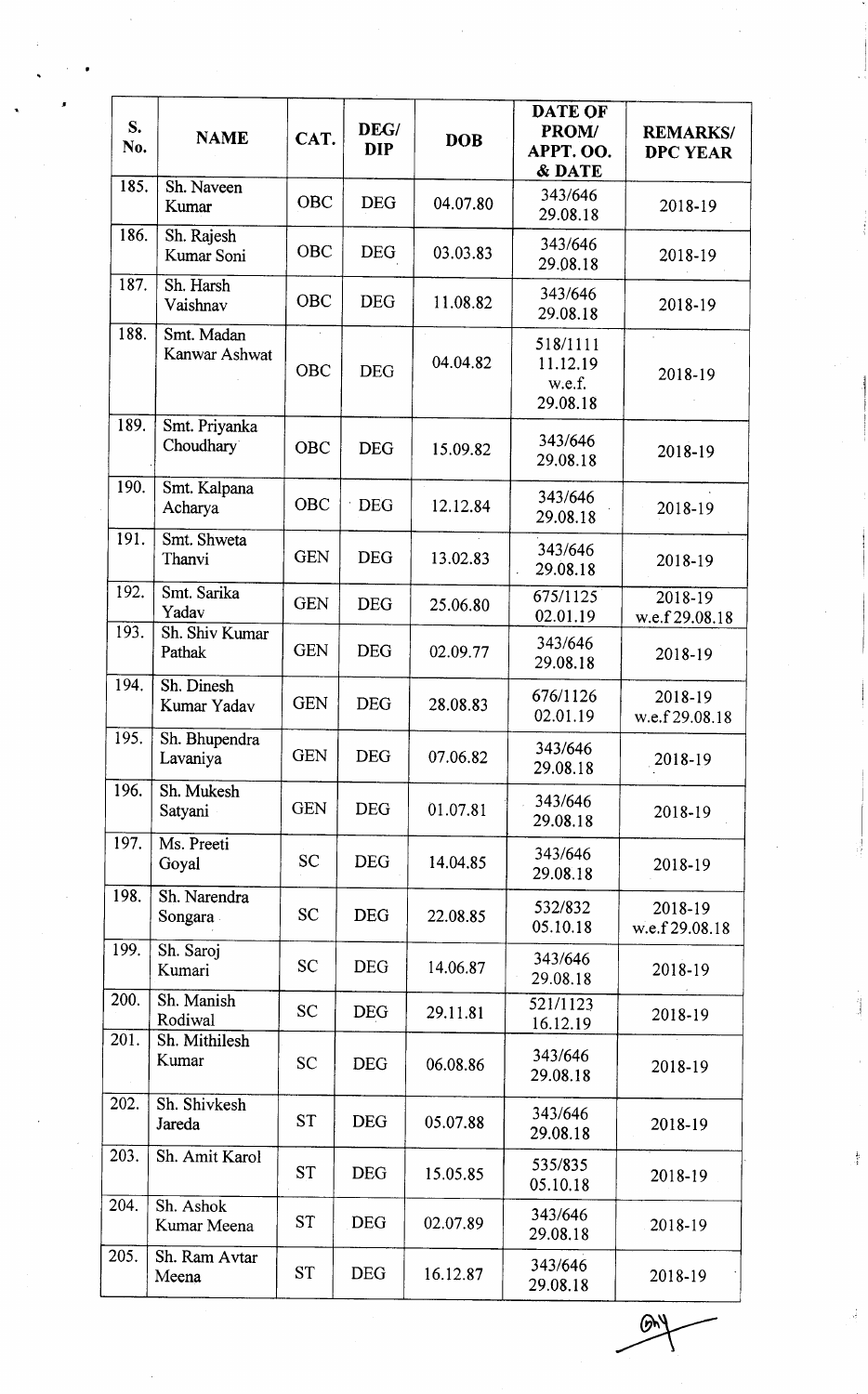| $S_{\bullet}$<br>No. | <b>NAME</b>                          | CAT.      | DEG/<br><b>DIP</b> | <b>DOB</b> | <b>DATE OF</b><br>PROM/<br><b>APPT. OO.</b><br>& DATE | <b>REMARKS/</b><br><b>DPC YEAR</b> |
|----------------------|--------------------------------------|-----------|--------------------|------------|-------------------------------------------------------|------------------------------------|
| 206.                 | Sh. Raj Kumar<br>Meena               | <b>ST</b> | <b>DEG</b>         | 06.07.88   | 343/646<br>29.08.18                                   | 2018-19                            |
| 207.                 | Sh. Nawal<br>Kishor Meena            | <b>ST</b> | <b>DEG</b>         | 01.07.86   | 343/646<br>29.08.18                                   | 2018-19                            |
| 208.                 | Sh. Narsi Lal<br>Meena               | <b>ST</b> | <b>DEG</b>         | 15.07.87   | 531/831<br>05.10.18                                   | 2018-19<br>w.e.f 29.08.18          |
| 209.                 | Sh. Ajay Kumar<br>Jain               |           | <b>DIP</b>         | 07.11.68   | 343/646<br>29.08.18                                   | 2018-19                            |
| 210.                 | Sh. Dhan Raj<br>Latiyal              |           | <b>DIP</b>         | 01.02.62   | 343/646<br>29.08.18                                   | 2018-19                            |
| 211.                 | Sh. Hemendra<br><b>Singh Barahat</b> |           | <b>DIP</b>         | 15.08.66   | 343/646<br>29.08.18                                   | 2018-19                            |

Remarks:- Seniority may be changed as per decision of sealed cover envelope and review recommendation of 2018-19, recommendation 2019-20 and recommendation 2020-21

The officers who feel aggrieved may represent within 15 days from the date of issue of this order to this office through online mode on mail id secyadmn.jdvvnl@rajasthan .gov.in or to this office and the representation filed after expiry of the aforesaid period will not be entertained

In case no representation is received within the stipulated period, it will be presumed that there are no grievances against the above seniority list and the Final Seniority List will then be published.

This seniority list is also available on Nigam website www.energy.rajasthan. gov.in/Jdvvnl.

By Order

 $\sqrt{2}$ 

(Mukesh Choudhary) $_{RAS}$ Secretary (Admn.) JdVVNL, Jodhpur